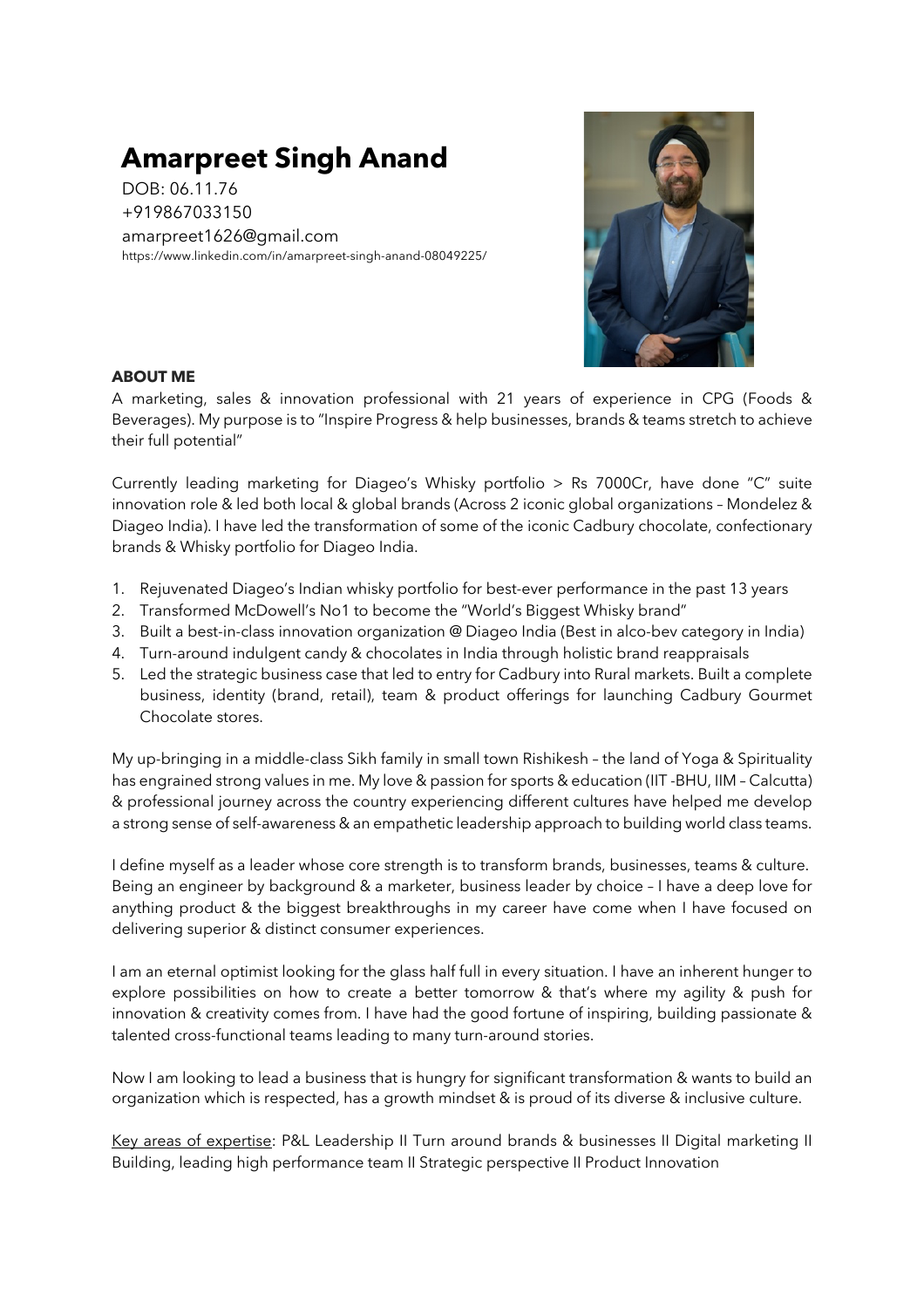#### **WORK EXPERIENCE**

**Executive Vice President, Portfolio Head (Diageo India) Oct 2017 – Now & Board of Director - Royal Challengers Bangalore (RCB) Cricket Team**

# **Rejuvenated Diageo's whisky portfolio: Topline: Rs 7200 Cr, Gross Profit: Rs 2200 Cr, A&P Rs 600Cr & 10 power brands**

- In one of the **most complex, un-certain & regulated categories** Led the strategic rethink on portfolio strategy, comprehensive renovation & creative re-positioning of brands leading **to best-ever MS gain in last 13 years**
- Accelerated to **double digit topline & bottom-line growth** for FY'18 & FY'19
- Led **McDowell's No1 to become the "World's Biggest Whisky brand"**
- Improved **strategic profitability** & built a culture of robust measurement & effectiveness
- Built a **creative & digital excellence culture**, 40 awards & improved brand & social love
- Created an **integrated identity & positioning for RC whisky & RCB Cricket team**

**Chief Innovation Officer (CIO – Diageo India) Feb 2015 – Sept' 17 & Member of Diageo Global Innovation Leadership Team**

## **Build Diageo India's innovation team, process, culture & a pipeline worth Rs 1700 Cr**

- Created a **pipeline of ideas worth 20% of overall business** from < 2% in 2-year time
- Inspired support from Diageo India & Global leadership with a vision of **"Normalizing the relationship of alco-bev with consumers, customers & society at large"**
- Built **"ONE TEAM" of cross-functional experts** & embedded new age innovation practices
- **Recognition from Global CMO/ CEO: India Innovation team has achieved more in 2 years, which many businesses don't in 5 years**

**Category Head: Chocolates July' 2012- Jan'15 (Mondelez India – erstwhile Cadbury India)**

# **Accelerated the chocolate portfolio performance comprising brands like 5 Star, Cadbury Celebrations, Gems & Global gifting brand. NSV: Rs 1500Cr, GM: Rs 600 Cr, A&P: 200Cr**

- **Transformed 5 Star, Gems & Celebrations** through improved product offers (addressing core penalties) & **premiumization** by innovating for newer consumer needs & occasions
- **Bold creative platforms** to deliver some of the most loved & iconic advertising campaigns (**5 Star Ramesh-Suresh, Gems Umarless, Celebrations –Diwali, Rakhi & Id campaigns**)
- Successfully dealt with a significant **business crisis of Cocoa inflation**
- Co-led the creation of a **global gifting brand – Cadbury Glow, launched across Asia**

**Strategy & New Business Head June' 2010 - June'12 (Mondelez India – erstwhile Cadbury India)**

**Led India business strategy & new business, white space opportunity identification & execution till proof of concept** 

• Led the **3-year strategic business plan** with India Exec & APAC leadership team